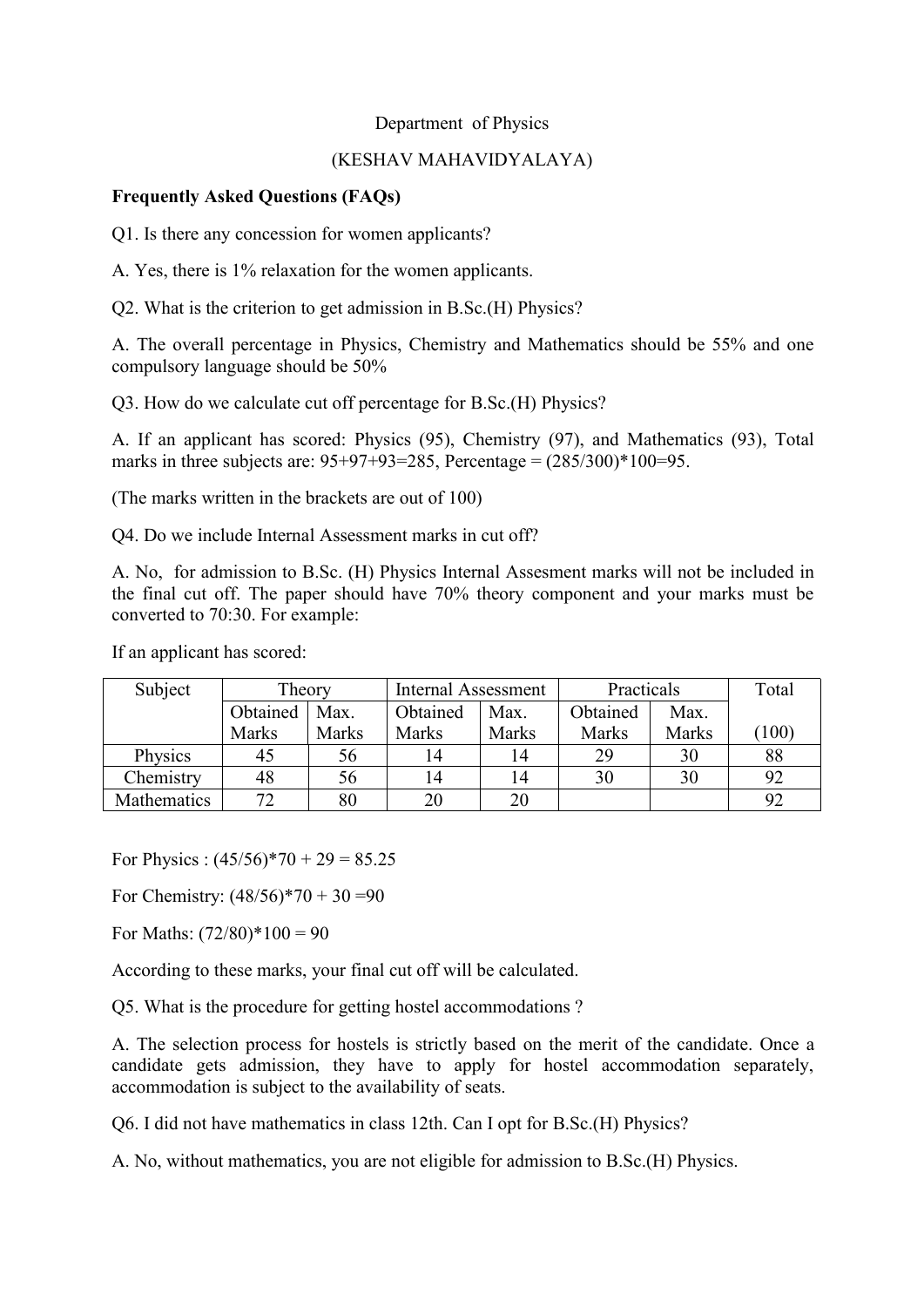Q7. Can I use Computer Science instead of Chemistry to calculate final cut off to admission in B.Sc.(H) Physics?

A. No. Chemistry along with Mathematics and Physics will be considered for calculating cut off.

Q8. What does C stands in PCM in admission to B.Sc.(H) Physics?

A. C stands for Chemistry and the students should not confuse C with other subjects like, Computer Sciences.

Q9. Will the applicant be given admission on a first come, first basis policy after declaration of cut offs?

A. No, it is not on first come, first basis. If you satisfy the eligibility criterion and cut off for a particular course then you will get admission as per the admission schedule.

Q10. Can I opt for any subject in General Elective paper?

A. Yes, you can opt for any subject other than Physics if you are pursuing B.Sc.(H) Physics, depending on the availability of the course and seats in the college.

Q11. What is the criterion of selection of subject if I wish to apply for M.Sc. Physics in IITs?

A. You have to opt for Mathematics as General Elective paper for at least two semesters.

Q12. What are the future prospects of taking B.Sc.(H) Physics?

A. You can opt for higher studies like M.Sc., Ph.D., etc. and can apply for various hot jobs like Nanotechnologist, Geophysicist, etc.

Q13. Does Physics department organize some extra-curricular activities?

A. The department has its own society, COSMOS and its annual festival CURIOUSITY in which eminent professors come to deliver talk on current relevant topics, giving an insight about the research prospects. There are various events organized to give students an exposure about Physics like field visits, debates, quiz, etc.

Q14. Does the college offer different eligibility criterion for different state boards?

A. No, the admission criterion is uniform for all the state boards.

Q 15. Is the caste certificate necessary for getting admission under SC/ST/OBC/EWS/CW/KM?

Ans. If the applicant has applied under reserved category (SC/ST/OBC/EWS/CW/KM), then the certificate (in the name of the Applicant) issued by the competent authority. (The names of applicants claiming reservation under SC/ST/OBC/EWS/CW/KM must match with the names that appear on their corresponding School Board qualifying certificates; similarly their parents'names must match in both sets of certificates). Also, in OBC Certificate, it must be mentioned that the applicant belongs to NCL (non-creamy layer).

Q 16. I have cancelled my previous admission in DU. Will I get refund?

Ans. Refund of fees will be made as per Delhi University rules.